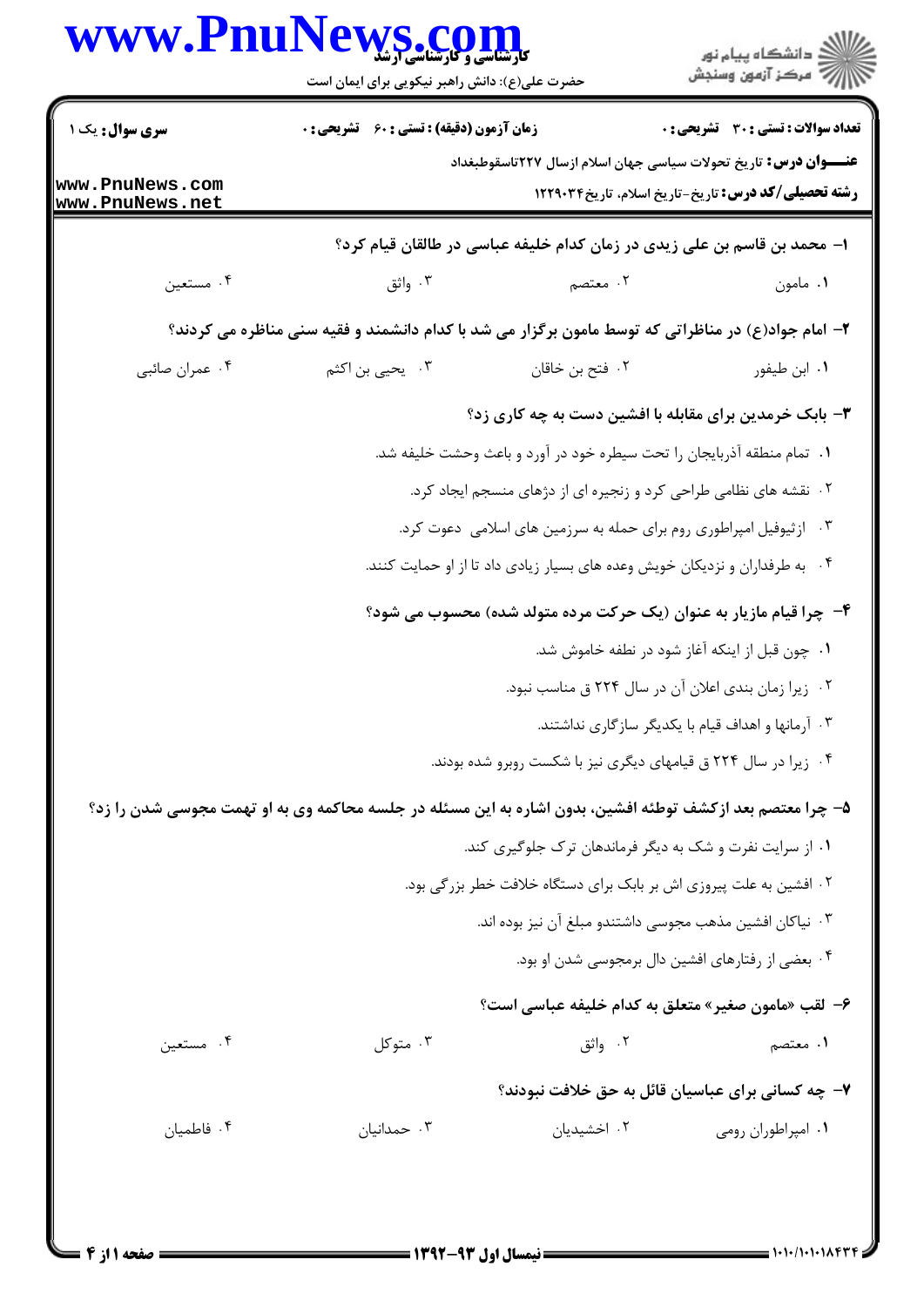|                                    | www.PnuNews.com<br>حضرت علی(ع): دانش راهبر نیکویی برای ایمان است                                                  |                                                                 | ِ<br>∭ دانشڪاه پيام نور<br>∭ مرڪز آزمون وسنڊش                                                                                          |
|------------------------------------|-------------------------------------------------------------------------------------------------------------------|-----------------------------------------------------------------|----------------------------------------------------------------------------------------------------------------------------------------|
| <b>سری سوال : ۱ یک</b>             | <b>زمان آزمون (دقیقه) : تستی : 60 ٪ تشریحی : 0</b>                                                                |                                                                 | <b>تعداد سوالات : تستی : 30 ٪ تشریحی : 0</b>                                                                                           |
| www.PnuNews.com<br>www.PnuNews.net |                                                                                                                   |                                                                 | <b>عنــــوان درس:</b> تاریخ تحولات سیاسی جهان اسلام ازسال ۲۲۷تاسقوطبغداد<br><b>رشته تحصیلی/کد درس:</b> تاریخ-تاریخ اسلام، تاریخ۱۲۲۹۰۳۴ |
|                                    |                                                                                                                   |                                                                 | ۸– چه عاملی نشان از نفوذ بسیار زیاد ترکان در دستگاه خلافت واثق می باشد؟                                                                |
|                                    |                                                                                                                   |                                                                 | ٠١. خليفه كشي توسط تركان از اين دوره رواج پيدا كرد.                                                                                    |
|                                    | ۰۲ وصیف و سیمای دمشقی به دستورات خلیفه اهمیتی نمی دادند.<br>۰۳ ایتاخ در امور داخلی و خارجی دخالت می کرد.          |                                                                 |                                                                                                                                        |
|                                    |                                                                                                                   |                                                                 |                                                                                                                                        |
|                                    |                                                                                                                   |                                                                 | ۰۴ خلیفه مجبور شد به اشناس لقب سلطان بدهد.                                                                                             |
|                                    | ۹- چه مساله ای موجودیت حکومت عباسیان را به مدت ۱۴ سال تهدید کرد؟                                                  |                                                                 |                                                                                                                                        |
| ۰۴ حرکت کولی ها                    | ۰۳ حرکت زنگیان                                                                                                    | ۰۲ شورش علويان                                                  | ۰۱ شورش خوارج                                                                                                                          |
|                                    |                                                                                                                   |                                                                 | ۱۰− تلاش خلیفه راضی برای نجات خلافت، وزارت و وضع ترکان منجر به چه مساله ای شد؟                                                         |
|                                    | ۰۲ پیدایش منصب سلطانی                                                                                             |                                                                 | ٠١ پيدايش منصب امير الامرايي                                                                                                           |
|                                    | ۰۴ افزایش قدرت ایرانیان                                                                                           |                                                                 | ۰۳ کاسته شدن قدرت ترکان                                                                                                                |
|                                    |                                                                                                                   |                                                                 | ۱۱– انگیزه پاسخ گسترده بردگان به حرکت زنگیان ریشه در چه مسائلی داشت؟                                                                   |
| ۰۴ روحي و رواني                    | ۰۳ دینی و نظامی                                                                                                   | ۰۲ اجتماعی و فرهنگی                                             | ۰۱ سیاسی و اقتصادی                                                                                                                     |
|                                    | ۱۲- چه گروهی تلاش کردند تا فرقه باطنی غالی را رهبری نمایند و عقیده ای جدید ایجاد کنند تا میان اسلام و عقاید قدیمی |                                                                 | سازگاری بوجود آورند؟                                                                                                                   |
| ۰۴ فاطميه                          | ۰۳ اسماعیلیه                                                                                                      | ۰۲ زیدیه                                                        | ۰۱ قرامطه                                                                                                                              |
|                                    |                                                                                                                   |                                                                 | ۱۳– کدامیک از پیروان امام ها دی(ع)در دستگاه منتصر از منشیان وی بود؟                                                                    |
| ۰۴ ايوب بن نوح                     | ۰۳ يعقوب بن يزيد                                                                                                  | ۰۲ سیف بن لیث                                                   | ۱. محمد بن حجر                                                                                                                         |
|                                    |                                                                                                                   |                                                                 | ۱۴- غیبت صغری امام زمان(عج) در چه سالی پایان یافت و غیبت کبری آغاز گردید؟                                                              |
| ۴. ۴۲۹ ه.ق                         | ۰۴ ج۳۶.ق                                                                                                          | ۰۲ ۲۹۹.ق                                                        | ۱. ۲۶۰ ه.ق                                                                                                                             |
|                                    |                                                                                                                   |                                                                 | ۱۵– دیدگاه متوکل نسبت به معتزله و اهل حدیث چگونه بود؟                                                                                  |
|                                    |                                                                                                                   |                                                                 | ٠١. با اهل حديث و معتزله رابطه خوبي داشت.                                                                                              |
|                                    |                                                                                                                   |                                                                 | ۰۲ با اهل حدیث و معتزله رابطه خوبی نداشت.                                                                                              |
|                                    |                                                                                                                   | ۰۳ به دفاع از اهل حدیث که به شدت ضد معتزله وشیعه بودند، پرداخت. |                                                                                                                                        |
|                                    |                                                                                                                   | ۰۴ به دفاع از معتزله که به شدت ضد اهل حدیث وشیعه بودند، پرداخت. |                                                                                                                                        |
|                                    |                                                                                                                   |                                                                 |                                                                                                                                        |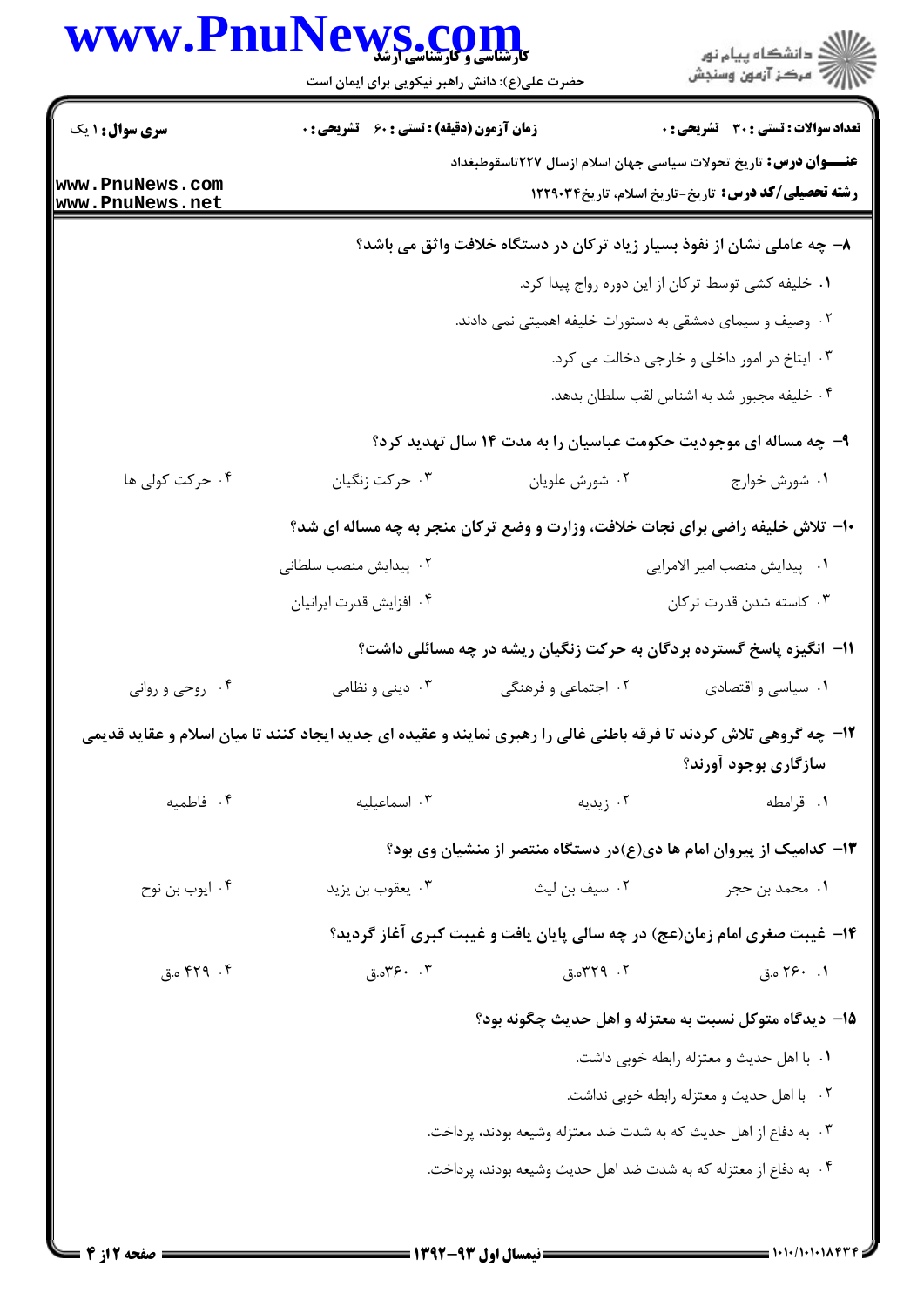| <b>سری سوال :</b> ۱ یک                                   | <b>زمان آزمون (دقیقه) : تستی : 60 ٪ تشریحی : 0</b> |                                                                                                            | <b>تعداد سوالات : تستی : 30 ٪ تشریحی : 0</b>              |
|----------------------------------------------------------|----------------------------------------------------|------------------------------------------------------------------------------------------------------------|-----------------------------------------------------------|
| www.PnuNews.com<br>www.PnuNews.net                       |                                                    | <b>عنــــوان درس:</b> تاریخ تحولات سیاسی جهان اسلام ازسال ۲۲۷تاسقوطبغداد                                   | <b>رشته تحصیلی/کد درس:</b> تاریخ-تاریخ اسلام، تاریخ۲۲۹۰۳۴ |
|                                                          |                                                    | ۱۶– کدام حکومت در مشرق مورد تائید خلافت بود و پیروزی بر آن تهدیدی مستقیم برای خلافت و خطری برای کیان عباسی | در سرزمین های شرقی محسوب می شد؟                           |
| ۰۴ آل بويه                                               | ۰۳ طاهريان                                         | ۰۲ سامانیان                                                                                                | ۰۱ صفاریان                                                |
|                                                          |                                                    | ۱۷- کدام امیر سامانی جذب داعیان فاطمی شد و به آنها اجازه تبلیغ داد؟                                        |                                                           |
| ۰۴ منصور اول                                             | ۰۳ عبدالملک بن نوح                                 | ٠٢ اسماعيل بن احمد                                                                                         | ۰۱ نصر دوم                                                |
|                                                          |                                                    | ۱۸– از مهمترین کارگزاران عباسیان در ترسیم سیاست سرزمین شام چه کسی و در زمان کدام خلیفه بود؟                |                                                           |
| ۰۴ ابن طولون- معتضد                                      | ۰۳ ابن طولون- موفق                                 | ۰۲ خمارويه-معتضد                                                                                           | ۰۱ خمارويه- موفق                                          |
|                                                          |                                                    | ۱۹- روابط بین سیف الدوله حمدانی و اخشید چگونه بود؟                                                         |                                                           |
|                                                          |                                                    | ۰۱ روابط دوستانه ای با یکدیگر داشتند و بر ضد خلیفه عباسی طغیان کرده بودند.                                 |                                                           |
|                                                          |                                                    | ۰۲ در جنگی که بین آن دو رخ داد اخشید حلب و شمال شام به سیف الدوله واگذار کرد.                              |                                                           |
|                                                          |                                                    | ۰۳ طبق معاهده صلحی که با یکدیگر بستند سرزمین شام را به دو قسمت مساوی تقسیم کردند.                          |                                                           |
|                                                          |                                                    | ۰۴ رابطه هر دو بسیار خصمانه بود و مرتبا در جنگ با یکدیگر بسر می بردند.                                     |                                                           |
|                                                          |                                                    | +۲- کدام اقدام امپراطور باسیل اول ،آغاز مرحله جدید از حمله و پیش روی منظم در مناطق شرقی محسوب می شد؟       |                                                           |
|                                                          | ۰۲ پیروزی در بیالصه                                |                                                                                                            | ۰۱ تسلط بر دژ تفریق                                       |
|                                                          | ۰۴ دست یافتن بر لولو و مناطق میان قیصریه تا مرعش   |                                                                                                            | ۰۳ فتح انطاكيه، قونيه و جزيره                             |
|                                                          |                                                    | <b>۲۱</b> - خلیفه عباسی برای پس گرفتن اهواز از آل بویه، لشکری به فرماندهی چه کسی به سوی آنها فرستاد؟       |                                                           |
| ۰۴ بجکم                                                  | ۰۳ کافور حبشی                                      | ۰۲ کورکوراس                                                                                                | ۰۱ یوحنا                                                  |
|                                                          |                                                    | ۲۲- آل بویه با بدست گرفتن منصب امیرالامرایی در بغداد چه کاری انجام دادند؟                                  |                                                           |
| ۰۲ منصب امیرالامرایی را در خاندان عباسیان موروثی کردند.  |                                                    | ۰۱ منصب امیرالامرایی را در خاندان آل بویه موروثی کردند.                                                    |                                                           |
| ۰۴ تغییرات عمده واساسی در منصب امیرالامرایی انجام دادند. |                                                    | ۰۳ بعد از مدتی منصب امیرالامرایی را از میان برداشتند.                                                      |                                                           |
|                                                          |                                                    | ٢٣- كداميك از امرا ي آل بويه از طرف خليفه «تاج المله» لقب يافت؟                                            |                                                           |
| ۰۴ جلال الدوله                                           | ۰۳ عضدالدوله                                       | ٠٢ ركن الدوله                                                                                              | ٠١. مويدالدوله                                            |